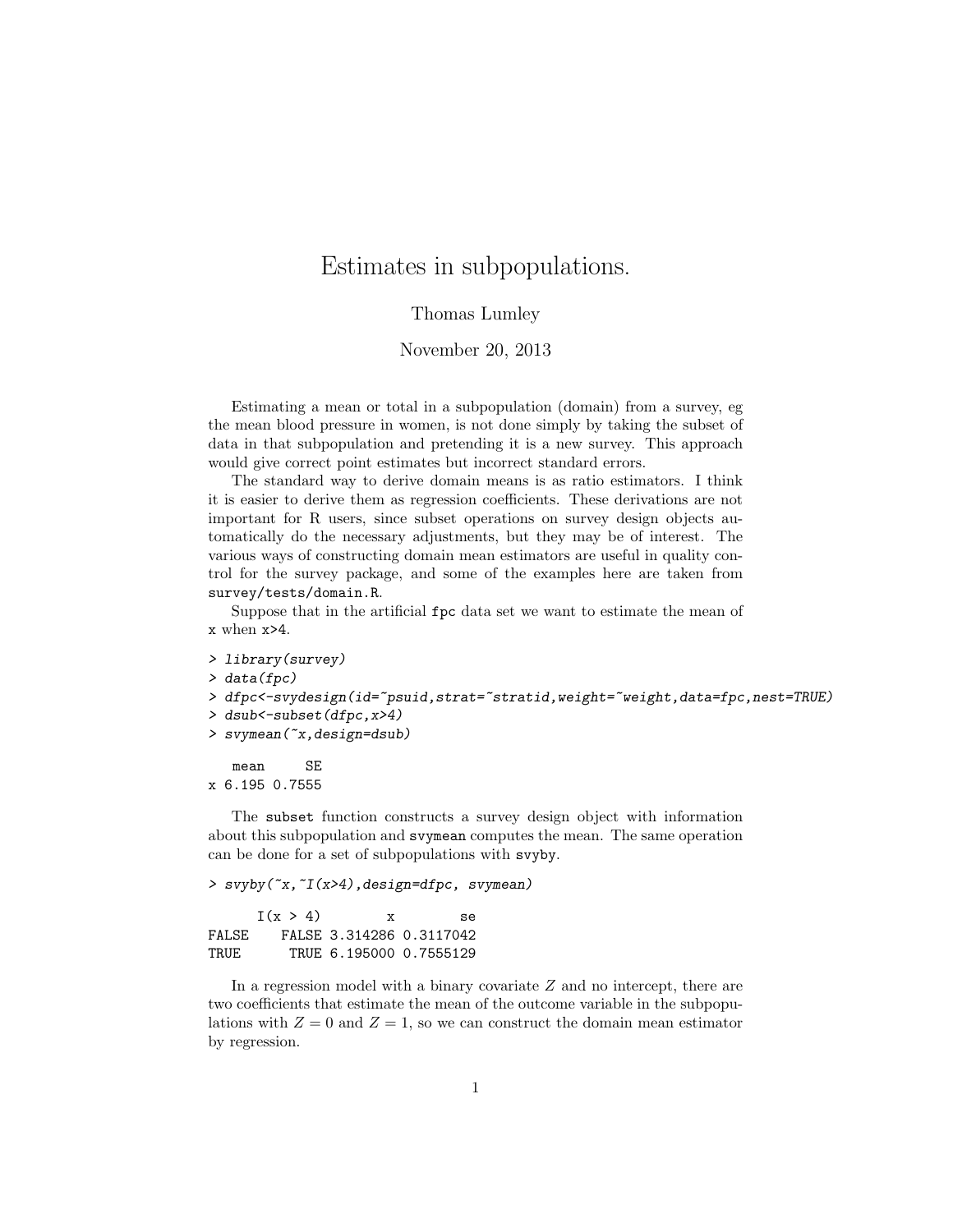```
> summary(svyglm(x~I(x>4)+0,design=dfpc))
Call:
svyglm(formula = x \tilde{I}(x > 4) + 0, design = dfpc)
Survey design:
svydesign(id = \epsilonpsuid, strat = \epsilonstratid, weight = \epsilonweight, data = fpc,
    nest = TRUE)Coefficients:
              Estimate Std. Error t value Pr(>|t|)
I(x > 4)FALSE 3.3143 0.3117 10.63 0.000127 ***
I(x > 4)TRUE 6.1950 0.7555 8.20 0.000439 ***
---
Signif. codes: 0 âĂŸ***âĂŹ 0.001 âĂŸ**âĂŹ 0.01 âĂŸ*âĂŹ 0.05 âĂŸ.âĂŹ 0.1 âĂŸ âĂŹ 1
(Dispersion parameter for gaussian family taken to be 2.557379)
Number of Fisher Scoring iterations: 2
```
Finally, the classical derivation of the domain mean estimator is as a ratio where the numerator is  $X$  for observations in the domain and 0 otherwise and the denominator is 1 for observations in the domain and 0 otherwise

```
> svyratio([I(x*(x>4)), as.numeric(x>4), dfpc)
Ratio estimator: svyratio.survey.design2(T(x * (x > 4)), \tilde{a}s.numeric(x > 4),
   dfpc)
Ratios=
              as.numeric(x > 4)I(x * (x > 4)) 6.195
SEs=
              as.numeric(x > 4)I(x * (x > 4)) 0.7555129
```
The estimator is implemented by setting the sampling weight to zero for observations not in the domain. For most survey design objects this allows a reduction in memory use, since only the number of zero weights in each sampling unit needs to be kept. For more complicated survey designs, such as poststratified designs, all the data are kept and there is no reduction in memory use.

## More complex examples

Verifying that svymean agrees with the ratio and regression derivations is particularly useful for more complicated designs where published examples are less readily available.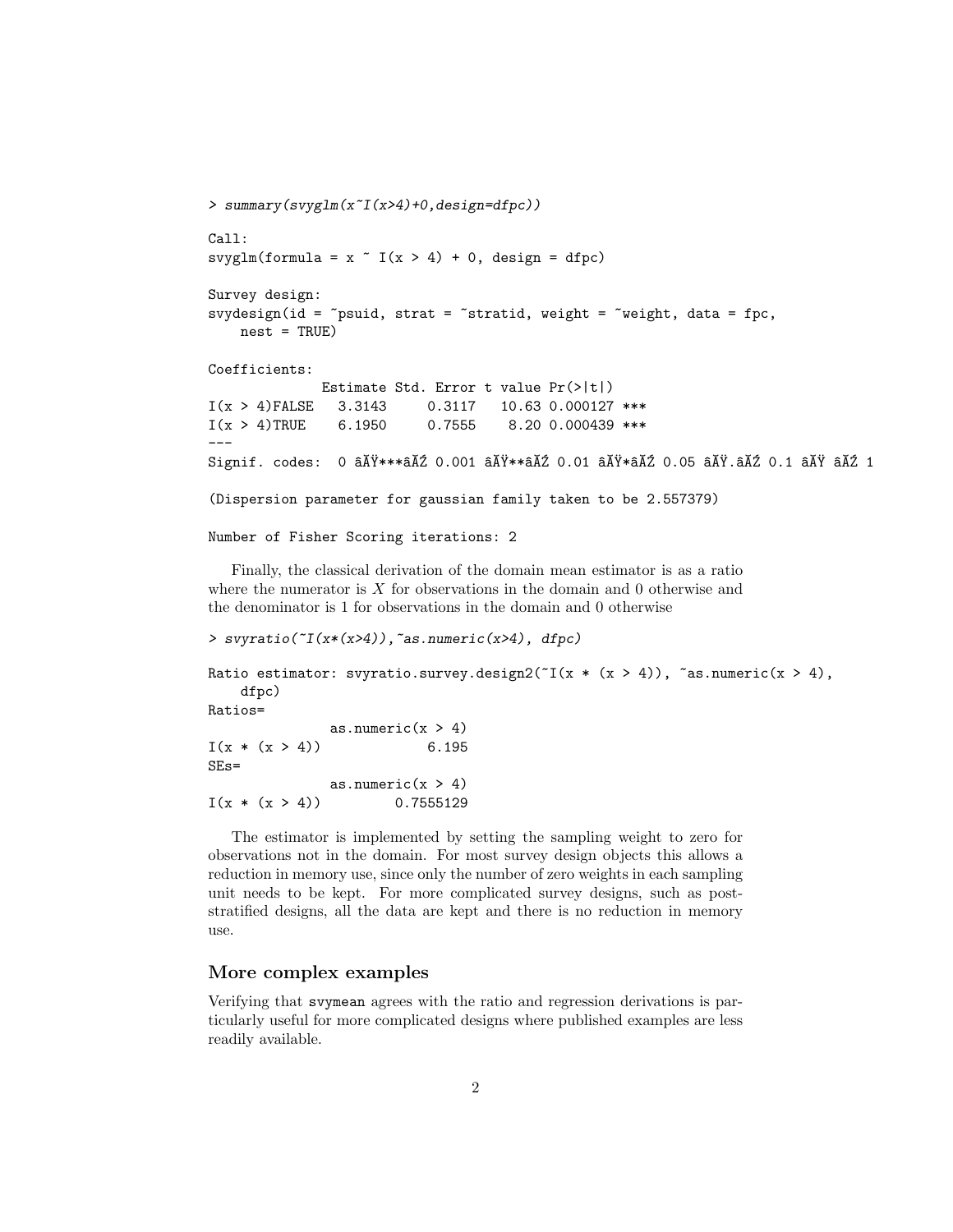```
This example shows calibration (GREG) estimators of domain means for the
California Academic Performance Index (API).
> data(api)
> dclus1<-svydesign(id="dnum, weights="pw, data=apiclus1, fpc="fpc)
> pop.totals<-c(`(Intercept)`=6194, stypeH=755, stypeM=1018)
> gclus1 <- calibrate(dclus1, ~stype+api99, c(pop.totals, api99=3914069))
> svymean(~api00, subset(gclus1, comp.imp=="Yes"))
        mean SE
api00 672.05 6.5182
> svyratio(~I(api00*(comp.imp=="Yes")), ~as.numeric(comp.imp=="Yes"), gclus1)
Ratio estimator: svyratio.survey.design2(~I(api00 * (comp.imp == "Yes")), ~as.numeric(comp.i
    "Yes"), gclus1)
Ratios=
                                 as.numeric(comp.imp == "Yes")
I(api00 * (comp.imp == "Yes") 672.049
SEs=
                                 as.numeric(comp.imp == "Yes")
I(api00 * (comp.imp == "Yes") 6.518153
> summary(svyglm(api00~comp.imp-1, gclus1))
Call:
svglm(formula = api00 ° comp.imp - 1, gclus1)Survey design:
calibrate(dclus1, *style + api99, c(pop.totals, api99 = 3914069))Coefficients:
            Estimate Std. Error t value Pr(>|t|)
comp.impNo 649.706 12.563 51.72 <2e-16 ***
comp.impYes 672.049 6.518 103.10 <2e-16 ***
---
Signif. codes: 0 \tilde{a}X\tilde{Y}***\tilde{a}X\tilde{Z} 0.01 \tilde{a}X\tilde{Y}**\tilde{a}X\tilde{Z} 0.01 \tilde{a}X\tilde{Y}*\tilde{a}X\tilde{Z} 0.05 \tilde{a}X\tilde{Y}.\tilde{a}X\tilde{Z} 0.1 \tilde{a}X\tilde{Y}X\tilde{Z} 1
(Dispersion parameter for gaussian family taken to be 10519.86)
Number of Fisher Scoring iterations: 2
  Two-stage samples with full finite-population corrections
> data(mu284)
> dmu284<-svydesign(id=~id1+id2,fpc=~n1+n2, data=mu284)
> svymean(~y1, subset(dmu284,y1>40))
```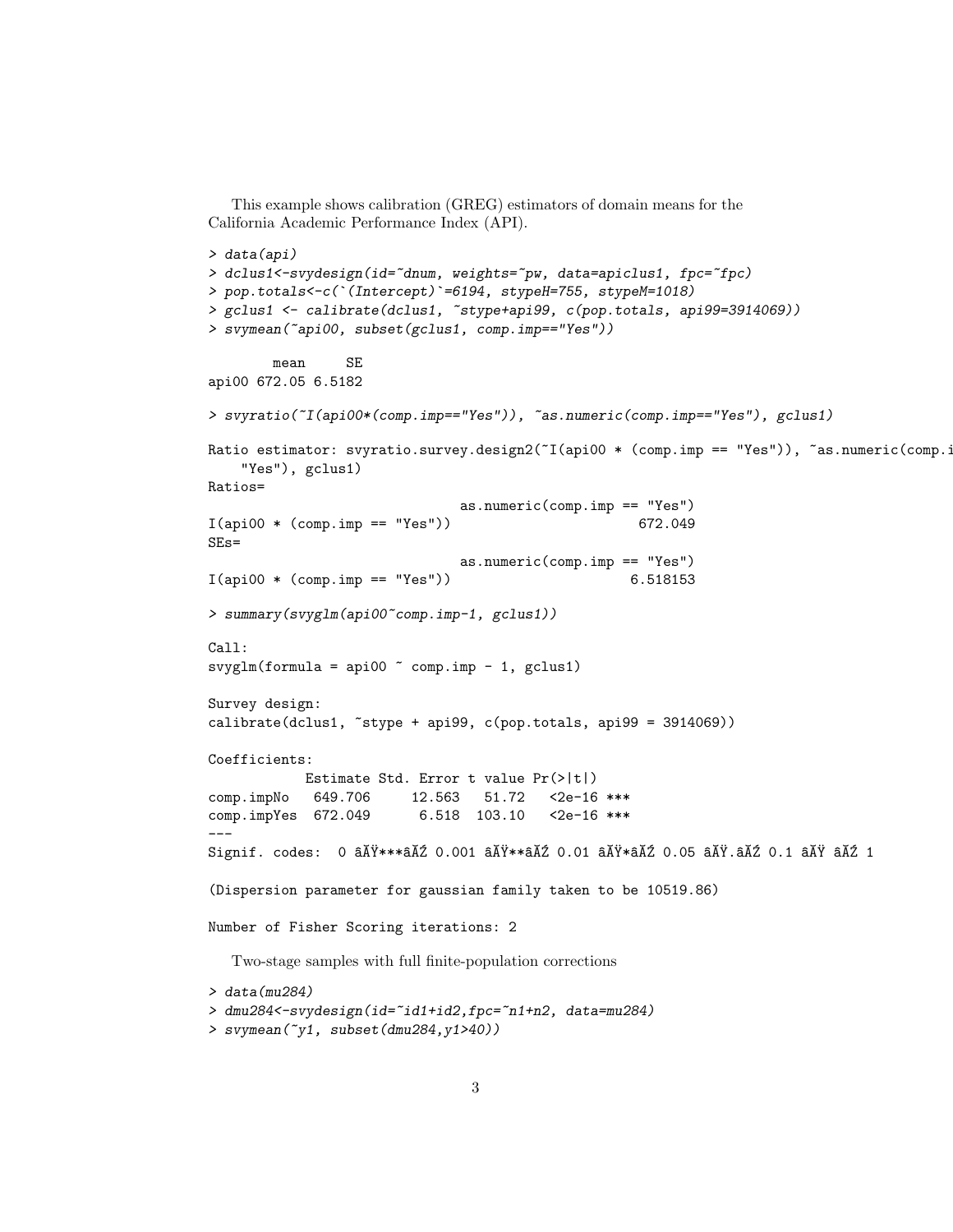```
mean SE
y1 48.69 1.1088
> svyratio(~I(y1*(y1>40)),~as.numeric(y1>40),dmu284)
Ratio estimator: svyratio.survey.design2(T(y1 * (y1 > 40)), \text{~as.}numeric(y1 >
    40), dmu284)
Ratios=
                  as.numeric(y1 > 40)
I(y1 * (y1 > 40)) 48.69014
SEs=
                  as.numeric(y1 > 40)
I(y1 * (y1 > 40)) 1.108825
> summary(svyglm(y1~I(y1>40)+0,dmu284))
Call:
svyglm(formula = y1 \tilde{ } I(y1 > 40) + 0, dmu284)
Survey design:
svydesign(id = \tilde{i}d1 + id2, fpc = \tilde{i}n1 + n2, data = mu284)
Coefficients:
                Estimate Std. Error t value Pr(>|t|)
I(y1 > 40)FALSE 34.419 1.842 18.69 0.000334 ***
I(y1 > 40)TRUE 48.690 1.109 43.91 2.6e-05 ***
---
Signif. codes: 0 âĂŸ***âĂŹ 0.001 âĂŸ**âĂŹ 0.01 âĂŸ*âĂŹ 0.05 âĂŸ.âĂŹ 0.1 âĂŸ âĂŹ 1
(Dispersion parameter for gaussian family taken to be 27.96987)
Number of Fisher Scoring iterations: 2
  Stratified two-phase sampling of children with Wilm's Tumor, estimating
relapse probability for those older than 3 years (36 months) at diagnosis
> library("survival")
> data(nwtco)
> nwtco$incc2<-as.logical(with(nwtco, ifelse(rel | instit==2,1,rbinom(nrow(nwtco),1,.1))))
> dccs8<-twophase(id=list(~seqno,~seqno), strata=list(NULL,~interaction(rel,stage,instit)),
                  data=nwtco, subset="incc2)
> svymean(~rel, subset(dccs8,age>36))
       mean SE
rel 0.16342 0.0099
> svyratio(~I(rel*as.numeric(age>36)), ~as.numeric(age>36), dccs8)
```